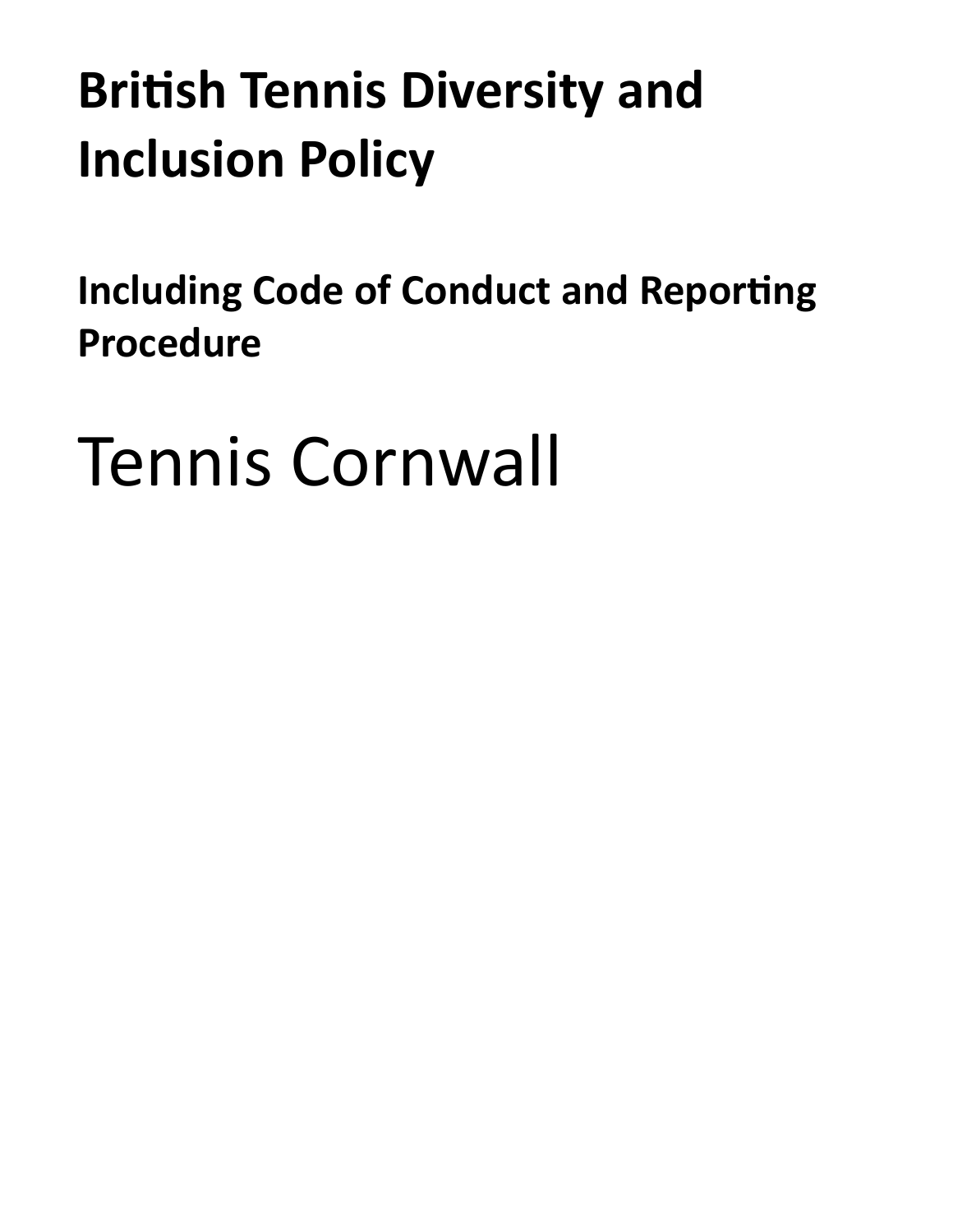# **Concern Reporting Procedure**

Anyone who has concerns that they or someone else is being discriminated against or has been a victim of discriminatory language or behaviour should:

| <b>Respond</b> | Listen carefully to what the person is telling you. Do not interrupt; keep questions to a minimum;<br>do not promise to keep the information secret                                                                                                                                                                                                                                                                                                                          |                                                                                                                                                                                                                                                                                                                                                                                                                                                                                                                                                                                                                                 |
|----------------|------------------------------------------------------------------------------------------------------------------------------------------------------------------------------------------------------------------------------------------------------------------------------------------------------------------------------------------------------------------------------------------------------------------------------------------------------------------------------|---------------------------------------------------------------------------------------------------------------------------------------------------------------------------------------------------------------------------------------------------------------------------------------------------------------------------------------------------------------------------------------------------------------------------------------------------------------------------------------------------------------------------------------------------------------------------------------------------------------------------------|
| <b>Refer</b>   | Is someone in immediate danger?<br><b>YES</b><br>Call the police (999)<br><b>THEN</b>                                                                                                                                                                                                                                                                                                                                                                                        | <b>NO</b><br>Talk to the County Safeguarding Officer in<br>confidence Rachel Smith 07769991746; Talk to the<br>LTA Safeguarding Team * (020 8487 7000) as soon as<br>possible [Mon-Fri, 9am-5pm]. If the Safeguarding<br>Team is unavailable and you want advice before the<br>next working day, call the NSPCC (0808 800 5000) or<br>Parent Line Scotland (0800 028 2233) if your<br>concerns is about a child.<br>If your concern us about an adult ask them for<br>details of your Local Authority Adult Social Care<br>Services.<br>Hate crime can alternatively be reported through<br>True Vision at www.report-it.org.uk |
| <b>Record</b>  | Write an objective account of your concerns immediately using the Reporting a Concern Form<br>found on the safeguarding page. Send it to the Safeguarding Team within 48 hours of the<br>concern/disclosure (safeguarding@Ita.org.uk)<br>Handling a concern/disclosure can be emotionally difficult. If you would like to talk to someone<br>after making a concern/disclosure, contact the LTA Safeguarding Team by phone 020 8487 7000<br>or email safeguarding@lta.org.uk |                                                                                                                                                                                                                                                                                                                                                                                                                                                                                                                                                                                                                                 |

Tennis Wales Safeguarding Lead (029 2046 3335) Tennis Scotland Safeguarding Lead (0131 444 4154).

(See appendix C for more details on what to do if a disclosure from a child or adult at risk is made to you)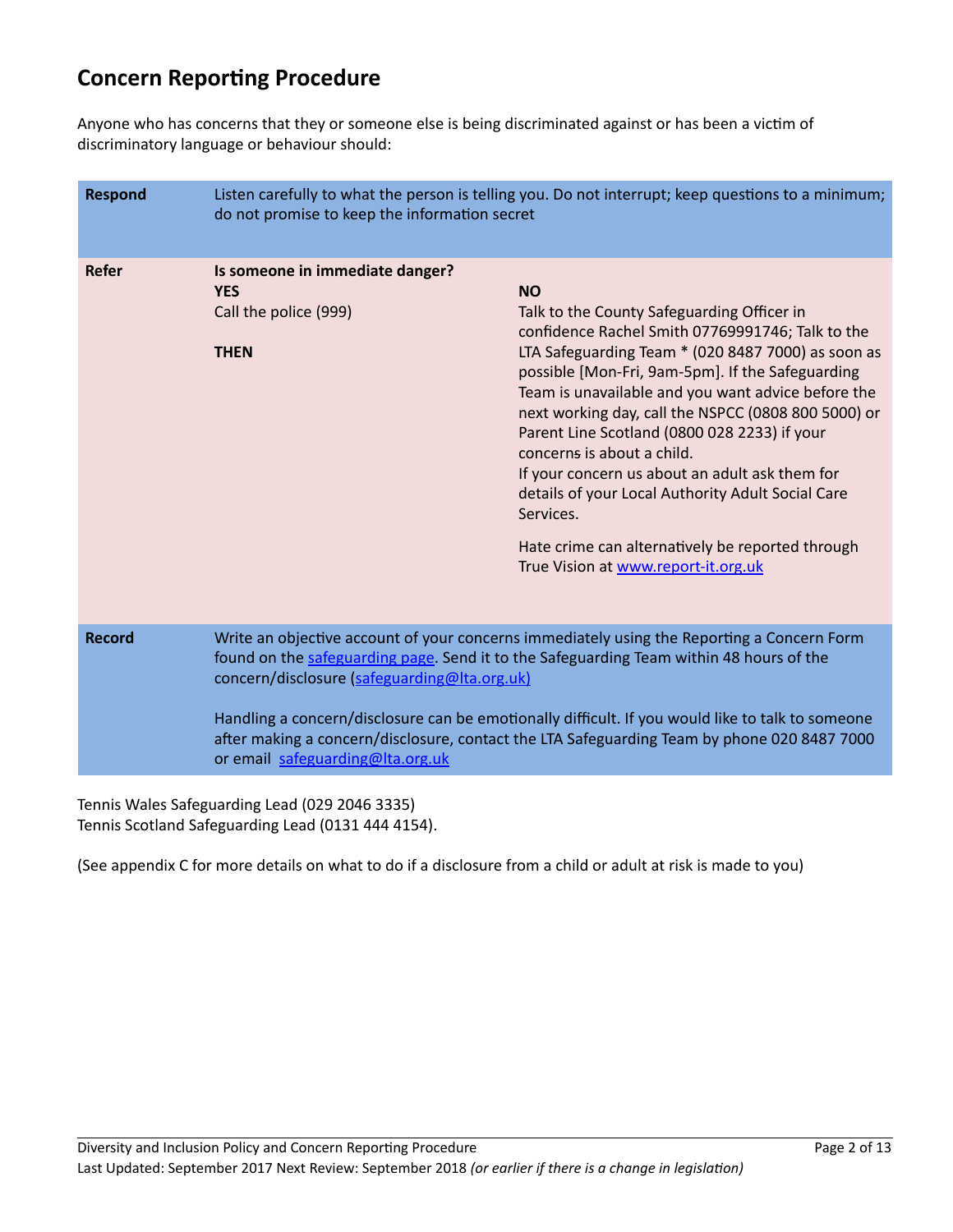# **Diversity and Inclusion Tennis Cornwall**

This Policy sets out our commitment and includes our Safe and Inclusive Standards, Code of Conduct (page 8) and Reporting Procedure (page 2) and it supports our overall aims for diversity and inclusion that are to ensure that:

- Tennis is diverse and inclusive
- Diversity and inclusion are embedded in our club's culture and our behaviours
- We create a culture where inclusive leadership thrives
- We take a proactive approach using positive action to ensure that communities and individuals are valued and able to achieve their full potential.

To achieve these aims we believe that everyone involved in Tennis has a vital role to play in promoting diversity and inclusion and we ask everyone to become Safe and Inclusive Tennis Champions – proactively promoting Safe and Inclusive tennis and taking action against all forms of discrimination.

We are proud to have a Diversity and Inclusion Policy that demonstrates our commitment to making tennis diverse and inclusive. The commitment to Diversity and Inclusion is upheld by all - Lawn Tennis Association (LTA), Tennis Scotland, Tennis Wales and the Tennis Foundation.

These commitments are fully supported by the Tennis Cornwall Committee.

Together we can make a positive difference to people from different backgrounds to participate in Tennis at our club.

Thank you.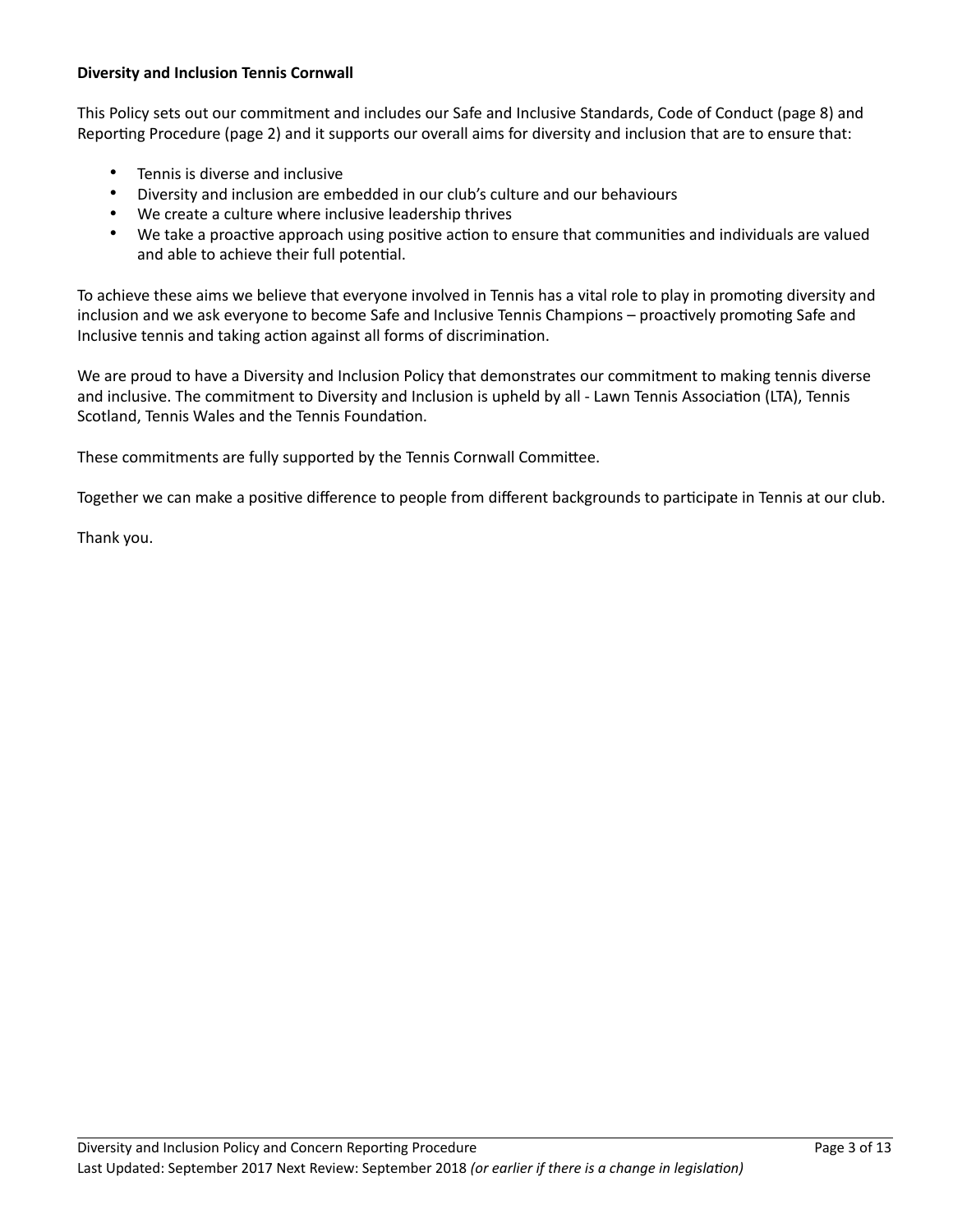# **Diversity and Inclusion Policy**

#### **1. Policy Statement**

This Diversity and Inclusion Policy, Standards, Code of Conduct and Reporting Procedure are applicable to Tennis **Cornwall** and is based on similar policies of:

- The Lawn Tennis Association (LTA)
- Tennis Scotland
- Tennis Wales
- The Tennis Foundation.

As a county we contribute actively to enable more people to play tennis more often, in a manner that it is safe, inclusive, and fair. This applies regardless of a person's age, disability, gender reassignment status, sex, marital or civil partnership status, pregnancy or maternity, race, sex, sexual orientation, religion, race or sexual orientation, socioeconomic status or any other background.

We recognise that many concerns and/or disclosures may have both safeguarding and diversity and inclusion elements to them. This policy reflects this through its reporting procedures, which replicate the safeguarding concern reporting procedures.

This Policy strives to minimise risk and support our venue, programmes, events and individuals to deliver and experience a positive tennis experience for everyone. The Reporting Procedures in page 2 outlines how to respond to safeguarding or discrimination concerns/disclosures.

# **2. Use of Terminology**

We have adopted the following definitions to explain our approach to diversity and inclusion in tennis:

**Discrimination** – treating someone in a less favourable way and causing them harm, because of their age, disability, gender reassignment, marriage or civil partnership, pregnancy or maternity, race, religion or belief, sex or sexual orientation

**Diversity** – acknowledging, celebrating and respecting the differences between groups of people and between individuals. We will work to ensure that people can be assured of an environment in which their rights, dignity and individual worth are respected, and in particular that they are able to enjoy their sport without the threat of intimidation, victimisation, harassment or abuse.

**Harassment** – unwanted conduct related to a relevant protected characteristic, which has the purpose or effect of violating an individual's dignity or creating and intimidating, hostile, degrading, humiliating or offensive environment for that individual or creates an intimidating, hostile, degrading, humiliating or offensive environment. The focus is on the perception of the complainant not the intent of the perpetrator. Employees can complain of behaviour they find offensive even if it is not directed at them.

**Inclusion** – ensuring that tennis is equally accessible to any member of the community so they can be fully involved in whatever capacity they choose; and that they are supported to achieve their potential in any capacity e.g. player, employee, volunteer, coach or official. We will work to ensure that people have a genuine and equal opportunity to participate to the full extent of their own ambitions and abilities, that they feel respected and valued and are not singled out, with regard to their age, disability, gender reassignment status, sex, marital or civil partnership status, pregnancy or maternity, race, sex, sexual orientation, religion, race or sexual orientation, socio-economic status or any other background.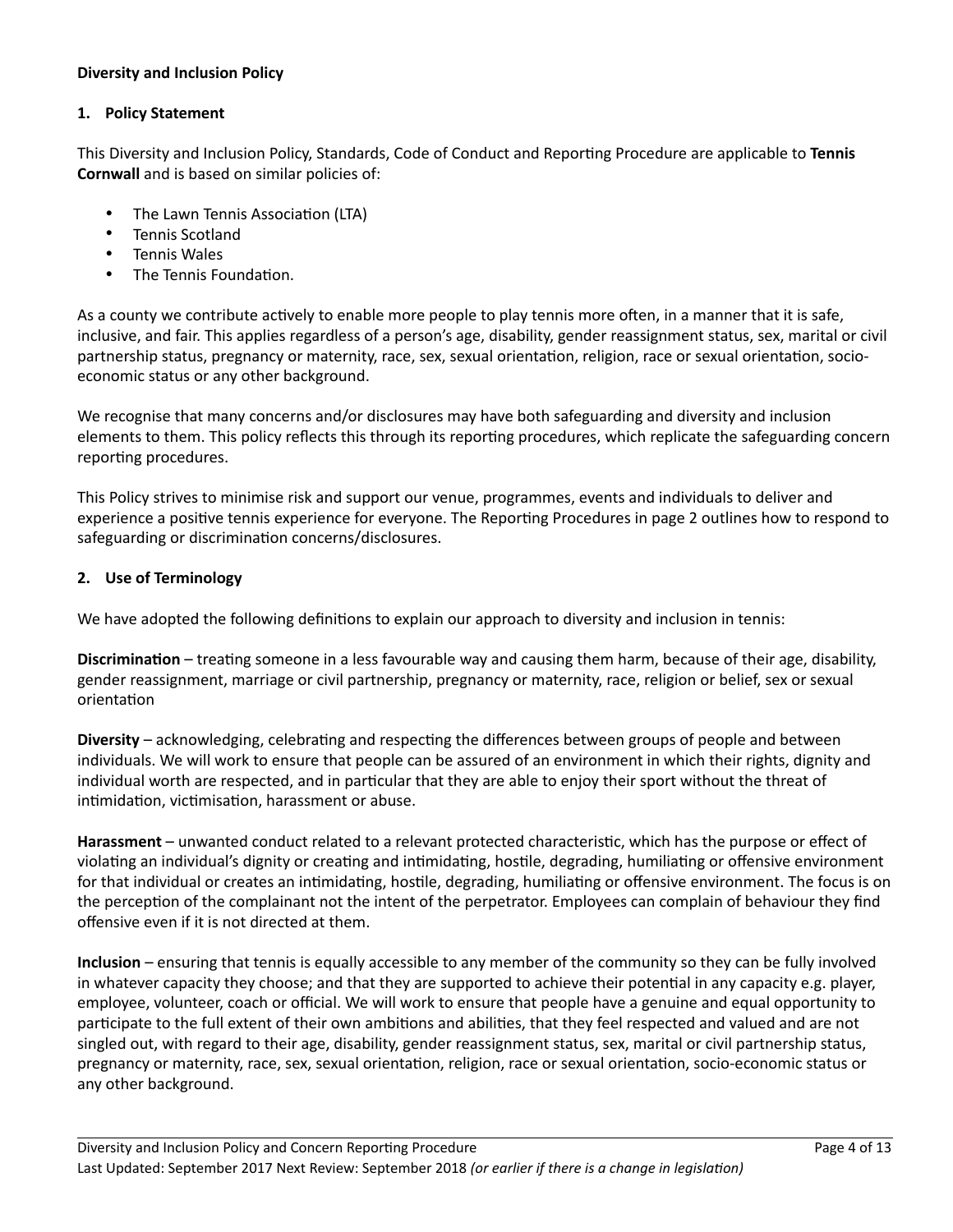**Positive action** – Tennis Cornwall is committed to taking positive steps to counteract the effects of physical or cultural barriers – whether real or perceived – that restrict the opportunity for all sections of the community to participate equally and fully. We will ensure that we institute, support or contribute to appropriate measures or initiatives that enable access to tennis and participation in associated activities by people from any group that is under-represented in tennis or has difficulty accessing it and that they can do so with dignity or without being singled out.

(See Appendix A for full glossary of terms)

# **3. Scope**

Tennis Cornwall has direct safe and inclusive responsibility for:

- Staff, consultants, coaches and officials they employ;
- Volunteers, including board members and councillors they recruit;
- Venues they own;
- Events and programmes they run; and
- Ensuring all accreditation requirements are met by accredited coaches, officials and venues.

We recommend and support the development of good diversity and inclusion practice to:

- Accredited coaches, officials and venues;
- Players, parents and carers;
- Volunteers recruited by other organisations;
- Venues hired by or on our behalf
- Club Events.

This Policy is in line with national legislation (see appendix B for details of the relevant legislation) and applicable to our club, specifically to every person and place that we have direct safe and inclusive responsibility for.

#### **4.** Responsibility for implementation of the Diversity and Inclusion Policy

# **Diversity and inclusion is everyone's responsibility: not responding to discriminatory or unacceptable language and behaviour is not an option.**

- The club's Committee and Chair have overall accountability for this Policy and Reporting Procedure, for being the strategic lead on diversity and inclusion and for ensuring compliance with the relevant legislation (see Appendix for details).
- The county chair and Welfare Officer have overall responsibility for implementation of the policy.
- The Chair and Welfare Officer of the club are responsible for updating this Policy and Reporting Procedure in line with legislative and organisational developments; and develop a strategic and proactive approach to diversity and inclusion and respond to discrimination concerns.
- The county's Welfare Officer is responsible for supporting the club to identify where diversity and inclusion support is required; to implement safe and inclusive procedures; promote diversity and inclusion principles, including the Safeguarding and Reporting Procedure, to all the venues they manage, programmes, events and individuals including players, parents and carers.
- All staff, consultants, coaches, officials and volunteers involved in tennis are responsible for raising diversity and inclusion concerns with the club's Welfare Officer to start with; then the Safe and Inclusive Tennis team if applicable, as outlined in the Reporting Procedure.
- Players, parents and guardians are responsible for upholding the Code of Conduct and Reporting Procedure.
- Tennis Cornwall is committed to:
	- $\circ$  formally adopt this policy,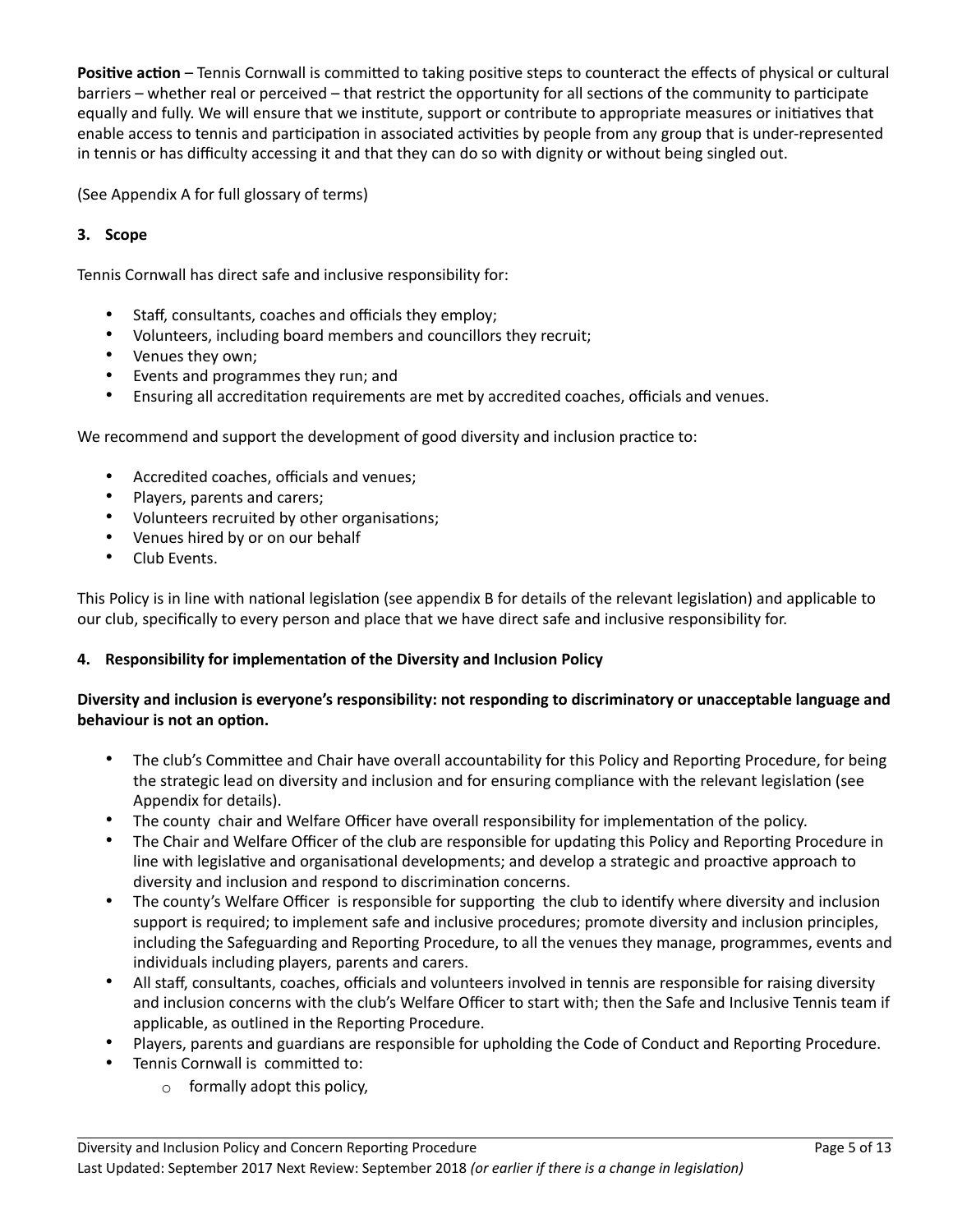- $\circ$  take steps to ensure that our committee, members, participants and volunteers behave in accordance with the policy, including where appropriate taking disciplinary action under our constitution:
- $\circ$  ensure that access to membership as well as access to participation is open and inclusive;
- $\circ$  publish accurate information about the location and accessibility of our facilities; and
- $\circ$  support measures and initiatives that British Tennis may institute or take part in to advance the aims of this policy as part of our commitment to our LTA membership.

Where there is a diversity and inclusion concern/disclosure:

• The individual who is told about, hears, or is made aware of the concern/disclosure is responsible for following the Concern Reporting Procedure above

#### **5.** Breaches of the Diversity and Inclusion Policy, Standards, Code of Conduct and Reporting Procedure

Where there are concerns that diversity and inclusion good practice has not been followed, all staff are encouraged to follow the club's whistleblowing policy; consultants, coaches, officials, volunteers and players are encouraged to:

1. Complain directly to the person or organisation and seek resolution. In the first instance, this can often resolve many disputes or concerns.

2. If required, you can contact the LTA Safeguarding Team: safeguarding@lta.org.uk - they can assist in liaising with the club and investigating the matter. Alternatively, the NSPCC Whistleblowing advice line: 0800 028 0285; help@nspcc.org.uk can be contacted.

3. Seek further advice from the Equality Advisory Support Service a call on 0808 800 0082. For further information their website is: http://www.equalityadvisoryservice.com/app/ask

If someone comes to you with a concern around discrimination, listen to their complaint, reassure them and advise them of the routes listed above (1-3).

Breaches of this Policy and/or failure to comply with the outlined responsibilities may result in the following by the LTA, Tennis Scotland, Tennis Wales and/or the Tennis Foundation:

- Venues Potential removal of LTA accreditation
- Staff disciplinary action leading to possible dismissal and legal action.
- Contracted consultants, officials and coaches termination of current and future roles within all four organisations and possible legal action.
- Recruited volunteers, including councillors and board members termination of current and future roles within all four organisations and possible legal action.

Actions taken by staff, consultants, volunteers, officials, coaches, venues, clubs and/or events outside of the LTA, Tennis Scotland, Tennis Wales and/or the Tennis Foundation that are seen to contradict this Policy may be considered a violation of this Policy.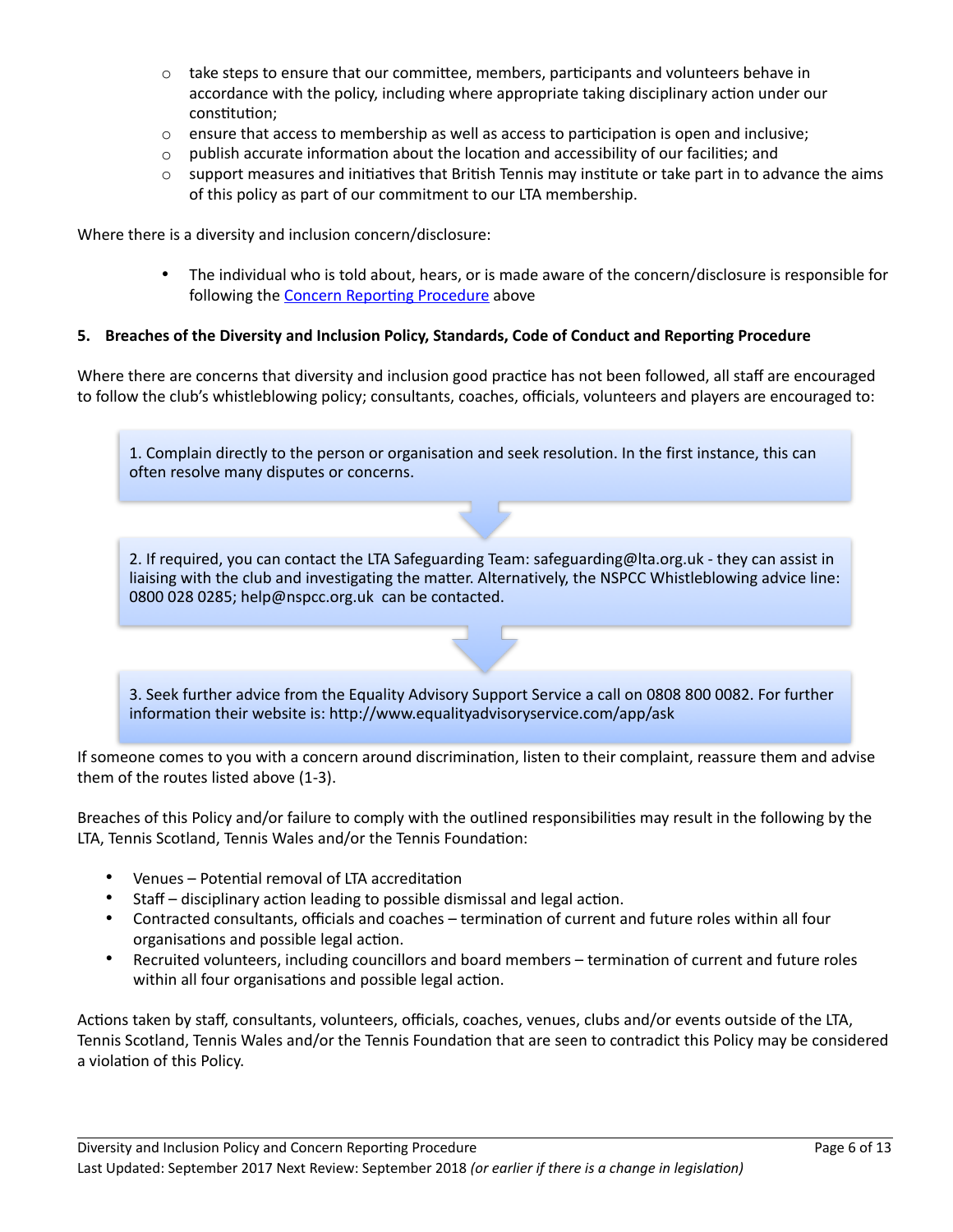Where an appeal is lodged in response to a safeguarding decision made by the LTA Safeguarding Team and Safeguarding and Protection Committee and/or Licensing and Registration Committee, an independent appeal body such as Sport Resolutions may be used. Their decision is final.

# **6. Related policies and guidance**

- Safeguarding Policy
- Anti Bullying Policy
- 
- Data Protection Policy  **And others as may be identified from time to** time.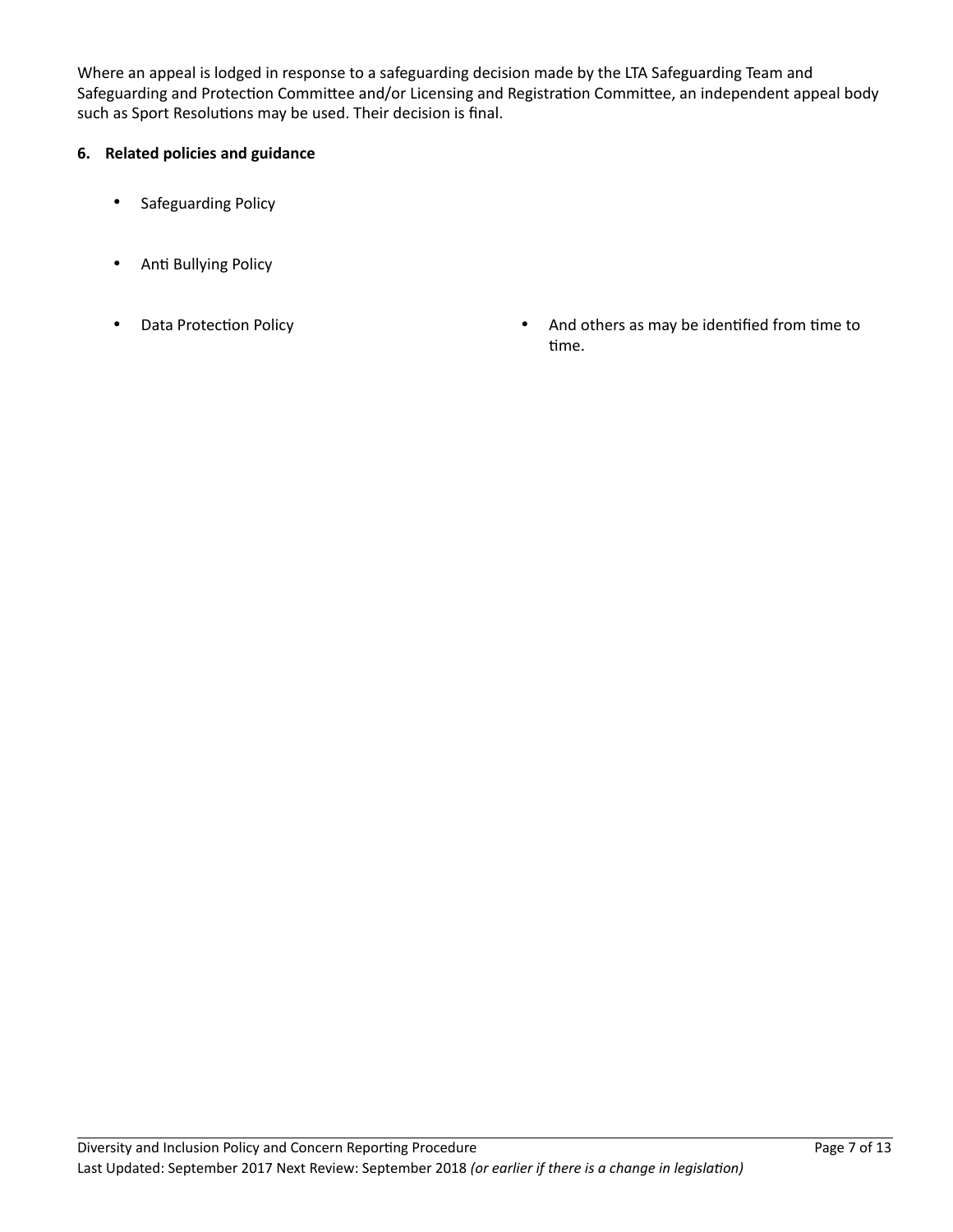# **Codes of Conduct**

#### **All members of staff and volunteers agree to:**

- Prioritise the well-being of all children and adults at risk at all times
- Treat all children and adults at risk fairly and with respect
- Be a positive role model. Act with integrity, even when no one is looking
- Help to create a safe and inclusive environment both on and off court
- Not allow any rough or dangerous behaviour, bullying or the use of bad or inappropriate language
- Report all allegations of abuse or poor practice to the club Welfare Officer
- Not use any sanctions that humiliate or harm a child or adult at risk
- Value and celebrate diversity and make all reasonable efforts to meet individual needs
- Keep clear boundaries between professional and personal life, including on social media
- Have the relevant consent from parents/carers, children and adults before taking or using photos and videos
- Refrain from making physical contact with children or adults unless it is necessary as part of an emergency or congratulatory (e.g. handshake / high five)
- Refrain from smoking and consuming alcohol during club activities or coaching sessions
- Ensure roles and responsibilities are clearly outlined and everyone has the required information and training
- Avoid being alone with a child or adult at risk unless there are exceptional circumstances
- Refrain from transporting children or adults at risk, unless this is required as part of a club activity (e.g. away match) and there is another adult in the vehicle
- Not abuse, neglect, harm or discriminate against anyone; or act in a way that may be interpreted as such
- Not have a relationship with anyone under 18 for whom they are coaching or responsible for
- Not to have a relationship with anyone over 18 whilst continuing to coach or be responsible for them
- •

#### **All children agree to:**

- Be friendly, supportive and welcoming to other children and adults
- Play fairly and honestly
- Respect club staff, volunteers and Officials and accept their decisions
- Behave, respect and listen to your coach
- Take care of your equipment and club property
- Respect the rights, dignity and worth of all participants regardless of age, gender, ability, race, culture, religion or sexual identity
- Not use bad, inappropriate or racist language, including on social media
- Not bully, intimidate or harass anyone, including on social media
- Not smoke, drink alcohol or drugs of any kind on club premises or whilst representing the club at competitions or events
- Talk to the club Welfare Officer about any concerns or worries they have about themselves or others

#### **All adults agree to:**

- Positively reinforce your child and show an interest in their tennis
- Use appropriate language at all times
- Be realistic and supportive
- Never ridicule or admonish a child for making a mistake or losing a match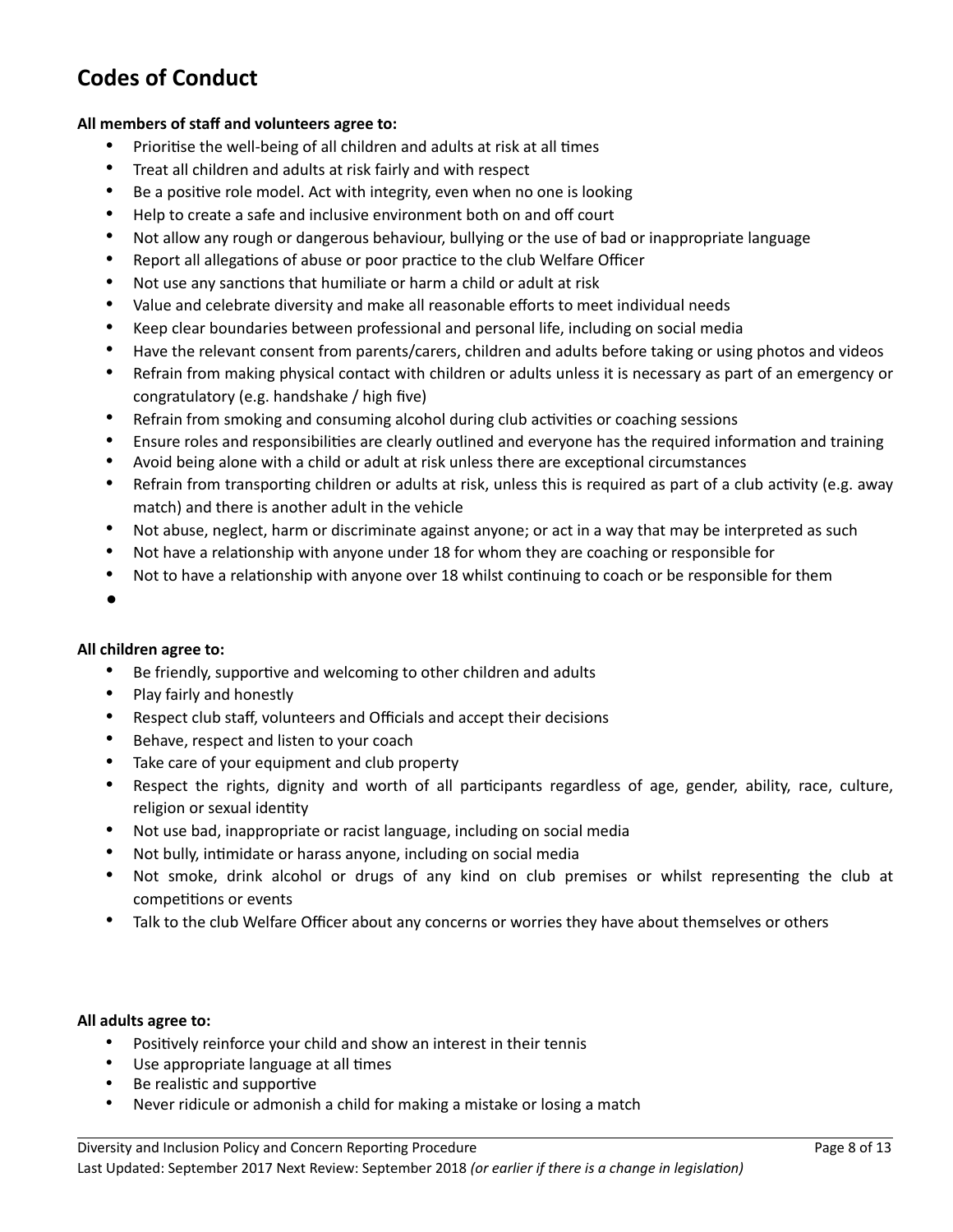- Treat all children, adults, volunteers, coaches, officials and members of staff with respect
- Behave responsibly at the venue; do not embarrass your child
- Accept the official's decisions and do not go on court or interfere with matches
- Encourage your child to play by the rules, and teach them that they can only do their best
- Deliver and collect your child punctually from the venue
- Ensure your child has appropriate clothing for the weather conditions
- Ensure that your child understands their code of conduct
- Adhere to your venue's safeguarding policy, diversity and inclusion policy, rules and regulations
- Provide emergency contact details and any relevant information about your child including medical history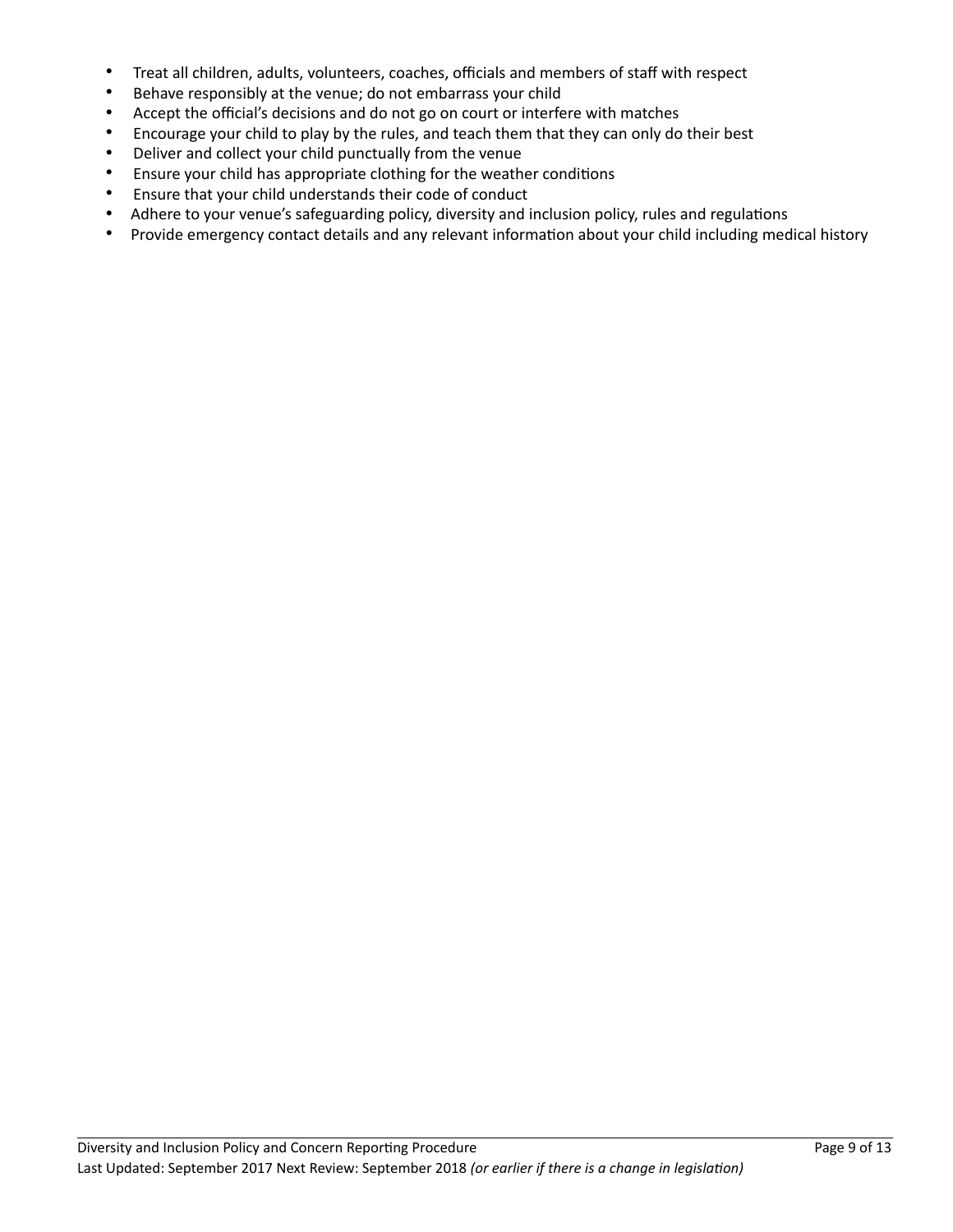#### **Appendix A:**

#### **Glossary of terms**

Age: This refers to a person belonging to a particular age group, which can mean people of the same age (e.g. 32-year old's) or range of ages (e.g. 18 - 30-year old's, or people over 50).

**Bisexual or Bi:** – refers to a person who has an emotional and/or sexual orientation towards more than one gender.

Bullying: can involve any form of physical, emotional, sexual or discriminatory abuse. It can also include cyberbullying – using social media or mobile phones to perpetrate bullying.

**Direct discrimination:** treating someone less favourably than another person because of a protected characteristic.

## Disability: A person having a physical or mental impairment that has a substantial and long-term adverse effect on that person's ability to carry out normal day-to-day activities.

**Discrimination:** treating someone in a less favourable way and causing them harm, because of their age, disability, gender reassignment, marriage or civil partnership, pregnancy or maternity, race, religion or belief, sex or sexual orientation.

**Discrimination by association:** discrimination against someone because they are associated with another person who possesses a protected characteristic.

**Discrimination by perception:** discrimination against someone because of the belief that someone possesses a protected characteristic.

**Diversity:** acknowledging and celebrating the differences between groups of people and between individuals.

**Equality**: treating everyone with fairness and respect and recognising and responding to the needs of individuals. Taking positive actions to address existing disadvantages and barriers affecting how people engage with and participate in tennis.

**Ethnicity**: the social group a person belongs to, and either identifies with or is identified with by others, as a result of a mix of cultural and other factors including language, diet, religion, ancestry and physical features traditionally associated with race. Ethnicity is essentially self-defined and may change over time.

**Gay**: refers to a man who has an emotional, romantic and/or sexual orientation towards men. Also, a generic term for lesbian and gay sexuality - some women define themselves as gay rather than lesbian.

**Gender identity:** this is an individual's internal self-perception of their own gender. A person may identify as a man, as a woman, as neither man or woman (non-binary) or as androgyne/polygender.

**Gender reassignment**: The process of changing or transitioning from one gender to another.

**Harassment:** unwanted conduct related to a relevant protected characteristic, which has the purpose or effect of violating an individual's dignity or creating and intimidating, hostile, degrading, humiliating or offensive environment for that individual or creates an intimidating, hostile, degrading, humiliating or offensive environment. The focus is on the perception of the complainant not the intent of the perpetrator. Employees can complain of behaviour they find offensive even if it is not directed at them.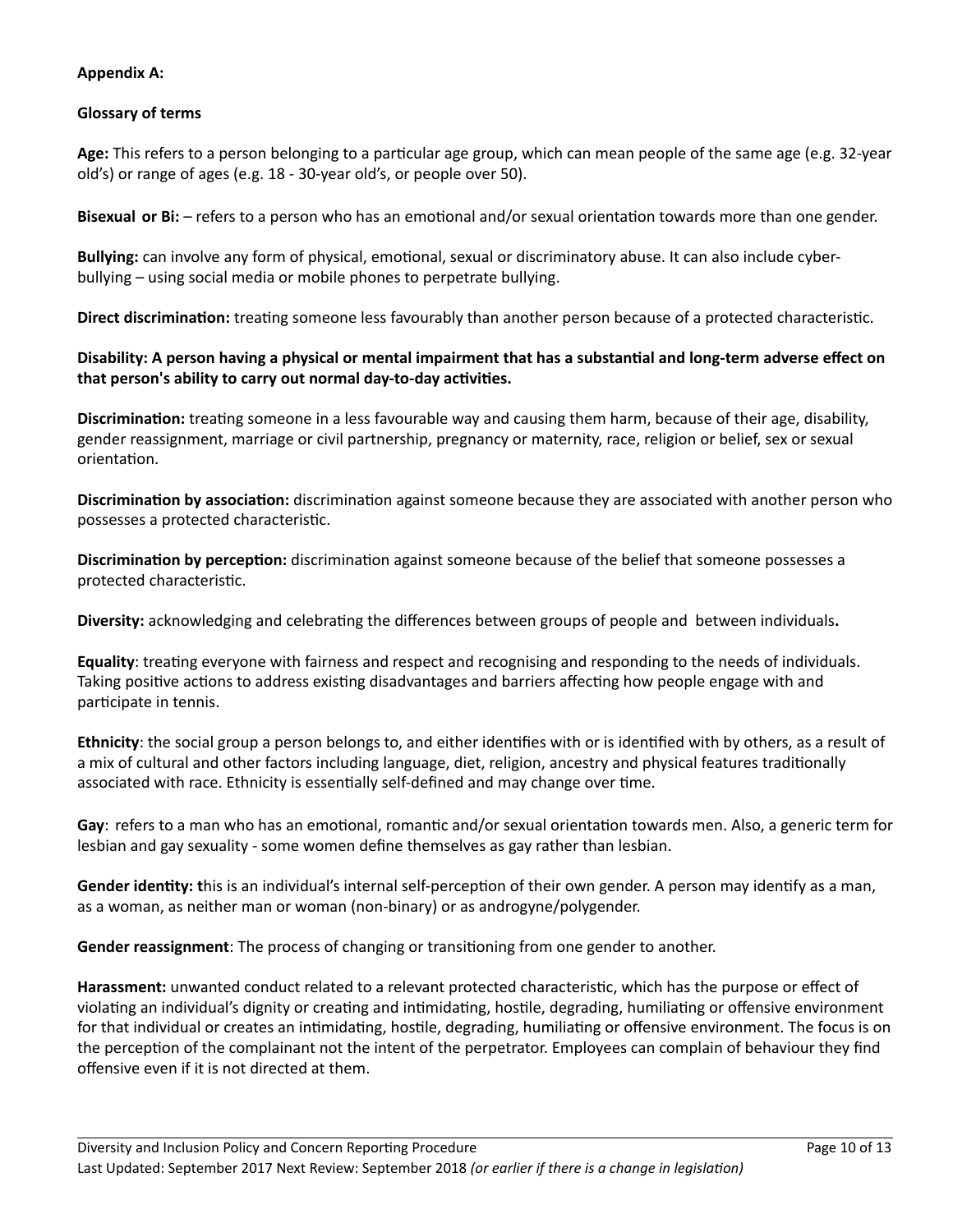**Hate crime:** crime that is targeted at a person because of hostility or prejudice towards that person's disability, race or ethnicity, religion or belief, sexual orientation or transgender identity. This can be committed against a person or property.

**Homophobia**: the fear, unreasonable anger, intolerance or/and hatred toward homosexuality, lesbian gay and bisexual people whether that person is homosexual or not.

**Inclusive leadership** – leaders who are aware of their own biases and preferences, actively seek out and consider different views and perspectives to inform better decision-making. They see diverse talent as a source of competitive advantage and inspire diverse people to drive organisational and individual performance towards a shared vision.

**An Inclusive Leader** – is a role model exemplar of inclusive behaviour; listens to and seeks out the views of diverse people and takes account of these views, without bias, in the decisions they make; appreciates that a diverse group of people will generate more creative solutions to problems and encourages this; inspires people through a shared vision of future success and motivates them to deliver it; leverages difference for high performance and provides responsive excellence to customers', clients' and service users' needs; provides positive feedback to boost people's self-efficacy; puts effort into helping diverse people identify their talents and develop them for performance now and future advancement; communicates authentically and honestly in a way that inspires trust, loyalty and well-being.

**Inclusion:** recognising that people from different backgrounds may have difference needs and expectations and may experience barriers in trying to access tennis. An inclusive venue is one that takes steps to attract and engage with people from many different backgrounds and meet their needs so that everyone has a positive experience and has the opportunity to achieve their potential.

**Indirect discrimination:** a practice, policy or rule which applies to everyone in the same way, but that has a worse effect on some people than others.

**LGBTQ:** an acronym for Lesbian, Gay, Bisexual, Trans and Questioning.

Lesbian: a woman who has an emotional romantic and /or sexual orientation towards women.

**Monitoring equality**: refers to data collection and analysis to check if people with protected characteristics are participating and being treated equally. For example: monitoring of the number of people with a disability who play tennis at our venue.

**Non-binary** – an umbrella term for a person who does not identify as only male or only female, or who may identify as both.

**Positive action:** a range of lawful actions that seek to overcome or minimise disadvantages (for example in employment opportunities) that people who share a protected characteristic have experienced, or to meet their different needs.

**Pregnancy and maternity**: pregnancy is the condition of being pregnant or expecting a baby. Maternity refers to the period after the birth, and is linked to maternity leave in the employment context. In the non-work context, protection against maternity discrimination is for 26 weeks after giving birth, and this includes treating a woman unfavourably because she is breastfeeding.

**Questioning**: it refers to the process of exploring your own sexual orientation and/or gender identity.

**Race:** refers to the protected characteristic of race. It refers to a group of people defined by their race, colour, and nationality (including citizenship) ethnic or national origins.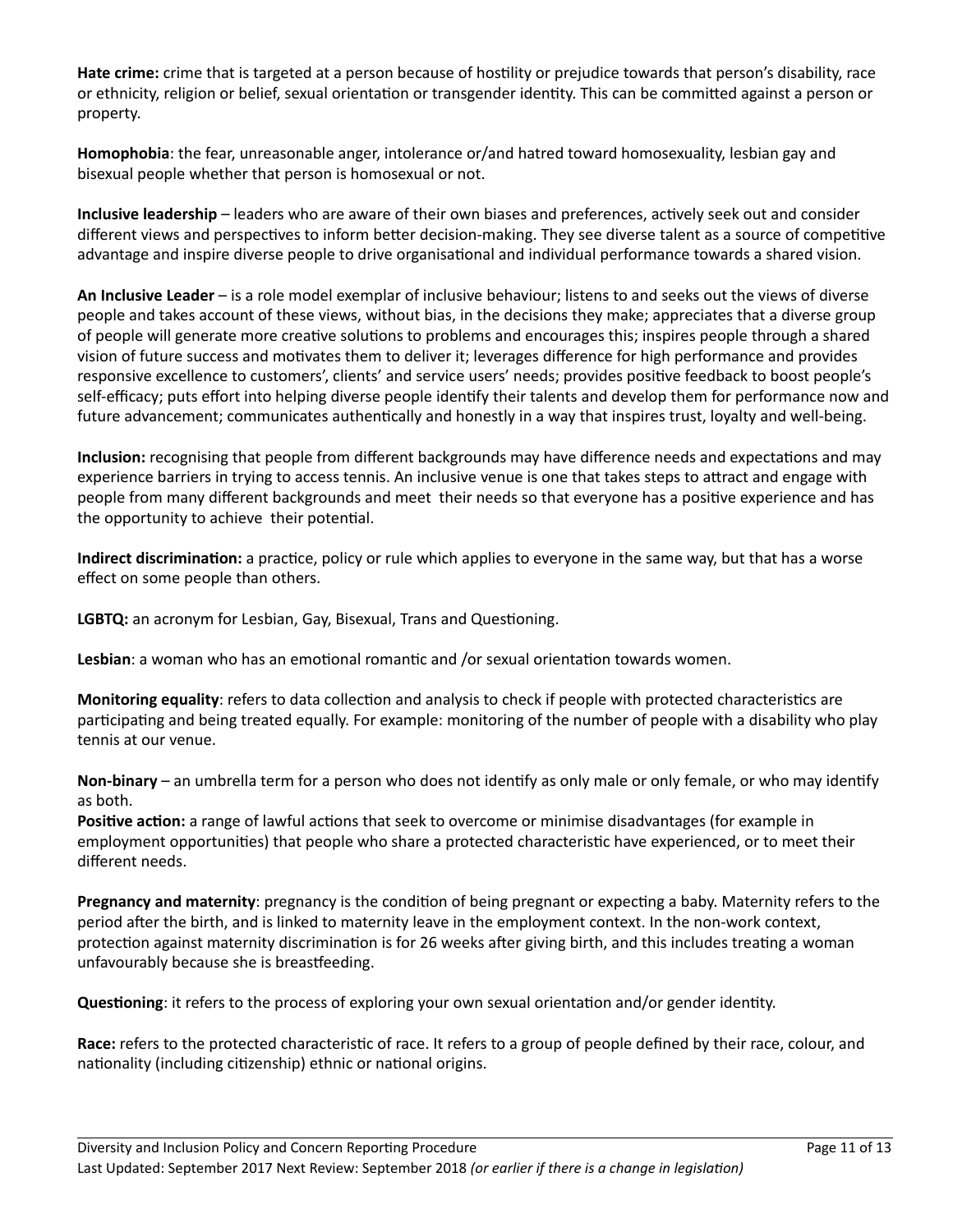**Radicalisation, extremism and terrorist behaviour**: Radicalisation is the process by which a person comes to support terrorism and/or forms of extremism. Extremism is vocal or active opposition to fundamental British values, including democracy, the rule of law, individual liberty and mutual respect and tolerance of different faiths and beliefs. There is no single way to identify an individual who is likely to be susceptible to extremist ideology. The internet and the use of social media can be a major factor in the radicalisation of people.

**Reasonable adjustment**: What is considered reasonable will depend on all the circumstances of the case including the size of an organisation and its resources, what is practicable, the effectiveness of what is being proposed and the likely disruption that would be caused by taking the measure in question as well as the availability of financial assistance

**Religion or belief:** religion has the meaning usually given to it but belief includes religious and philosophical beliefs including lack of belief (e.g. atheism). Generally, a belief should affect your life choices or the way you live for it to be included in the definition.

Sex: refers to the biological makeup such as primary and secondary sexual characteristics, genes, and hormones. The legal sex is usually assigned at birth and has traditionally been understood as consisting of two mutually exclusive groups, namely men and women.

**Sexual orientation:** a person's emotional, romantic and/or sexual attraction to another person.

**Trans:** an umbrella term to describe people whose gender is not the same as, or does not sit comfortably with, the sex they were assigned at birth. Trans people may describe themselves using one or more of a wide variety of terms, including (but not limited to) transgender, cross dresser, non-binary, genderqueer (GQ).

**Transphobia**: the fear, unreasonable anger, dislike, intolerance or/and hatred toward trans people, whether that person has undergone gender reassignment or is perceived to have done that.

**Transsexual Person:** someone who has started the process of changing their gender identity is undergoing or has undergone gender reassignment.

**Unconscious bias or implicit bias:** this refers to a bias that we are unaware of, and which happens outside of our control. It is a bias that happens automatically and is triggered by our brain making quick judgments and assessments of people and situations, influenced by our background, cultural environment and personal experiences.

**Victimisation:** when someone is treated badly because they have made or supported a complaint or grievance.